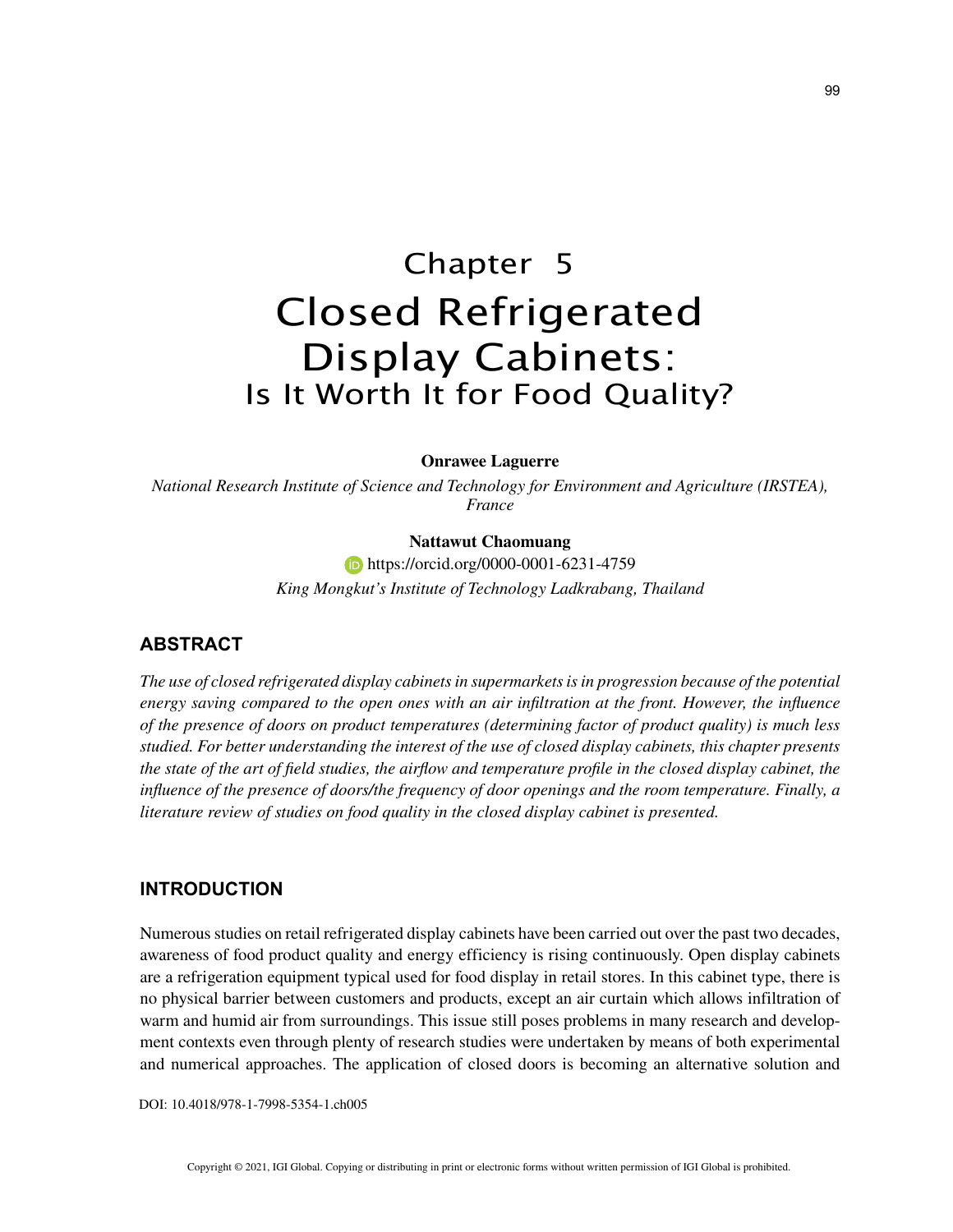several studies have demonstrated that fitting cabinets with doors can provide several benefits. Since there is no clear observation on the loss of sales of products due to the use of doors, many researchers are conducting investigations on the influence of the presence of doors. Nevertheless, most of these studies focused on the energy efficiency perspective. Its impact on internal temperature variations, which directly affect food quality and safety, requires further elucidation. The objective of this book chapter is therefore to highlight the new trend for the use of closed display cabinets in supermarkets and its associated implications on food quality.

## **BACKGROUND**

About 66-77% of heat input in an open refrigerated display cabinet come from the infiltration of warm and humid ambient air in a supermarket (Gaspar, Carrilho Gonçalves, & Pitarma, 2011; Tassou, Ge, Hadawey, & Marriott, 2011) which is one of the main causes of internal temperature heterogeneity. Temperature differences of more than 5°C can be found on cabinet shelves (Willocx, Hendrick, & Tobback, 1994) where the highest temperature is regularly located at the front of the cases (Evans, Scarcelli, & Swain, 2007; Laguerre, Hoang, Osswald, & Flick, 2012). To overcome this major drawback, installation of doors becomes an alternative and attracts more and more attention, and it will account for 75% of all display cabinets in retail stores by the end of 2020 in France (RPF, 2016). Closed refrigerated display cabinets have been increasingly used because of their potential energy savings of between 20-70% (Fricke & Becker, 2010; Lindberg, Axell, & Fahlén, 2010; Rhiemeier, Harnisch, Ters, Kauffeld, & Leisewitz, 2009; Rolfsman & Borgqvist, 2014). Such savings were mainly achieved through a reduction in the entrainment of ambient warm and moist air into the shelves-space storage, thus, less frost is deposited on cooling coils and compressor energy demand becomes less (Faramarzi, Coburn, & Sarhadian, 2002). The difference in the energy consumption from these studies depends on a number of factors, for example, the number of door openings, the door itself, the door seals/gaskets and the level of air infiltration during door openings (Evans, 2014). Among these influencing factors, the frequency, duration of door openings and air gaps between the doors are important which can result in higher energy consumption (Li, Zhu, Wang, & Zeng, 2007). The refrigeration energy consumption of closed display cabinets during stable night condition was approximately 10% lower than that of the display cabinet operated under periodically door openings (Vallée, 2015). Despite these findings, the energy consumption between these two cabinet types may not significantly different when the estimation of the mean total energy consumption is based on a unit display area because of the difference of cabinet design (Evans & Swain, 2010). Further research is required to access additional data.

Temperature performance of closed refrigerated display cabinets was investigated particularly in regard to spatial and temporal temperature variations. A decrease in the overall air temperature of at least  $2^{\circ}$ C in display cabinets was achieved when retrofitted with doors (Lindberg et al., 2010). Chaomuang, Flick, Denis, and Laguerre (2019) reported that the studied cabinet with doors provided less temperature heterogeneity ( $\Delta T_{\text{max}}$ =2.1°C) compared to the case without doors ( $\Delta T_{\text{max}}$ =4.9°C). About 124 closed display cabinets were tested by Evans and Swain (2010) and the comparative results obtained with open and closed display cabinets revealed that the temperature variation within the closed cabinets was lower than that within the open ones. About 94% of the products with the highest temperature were located at